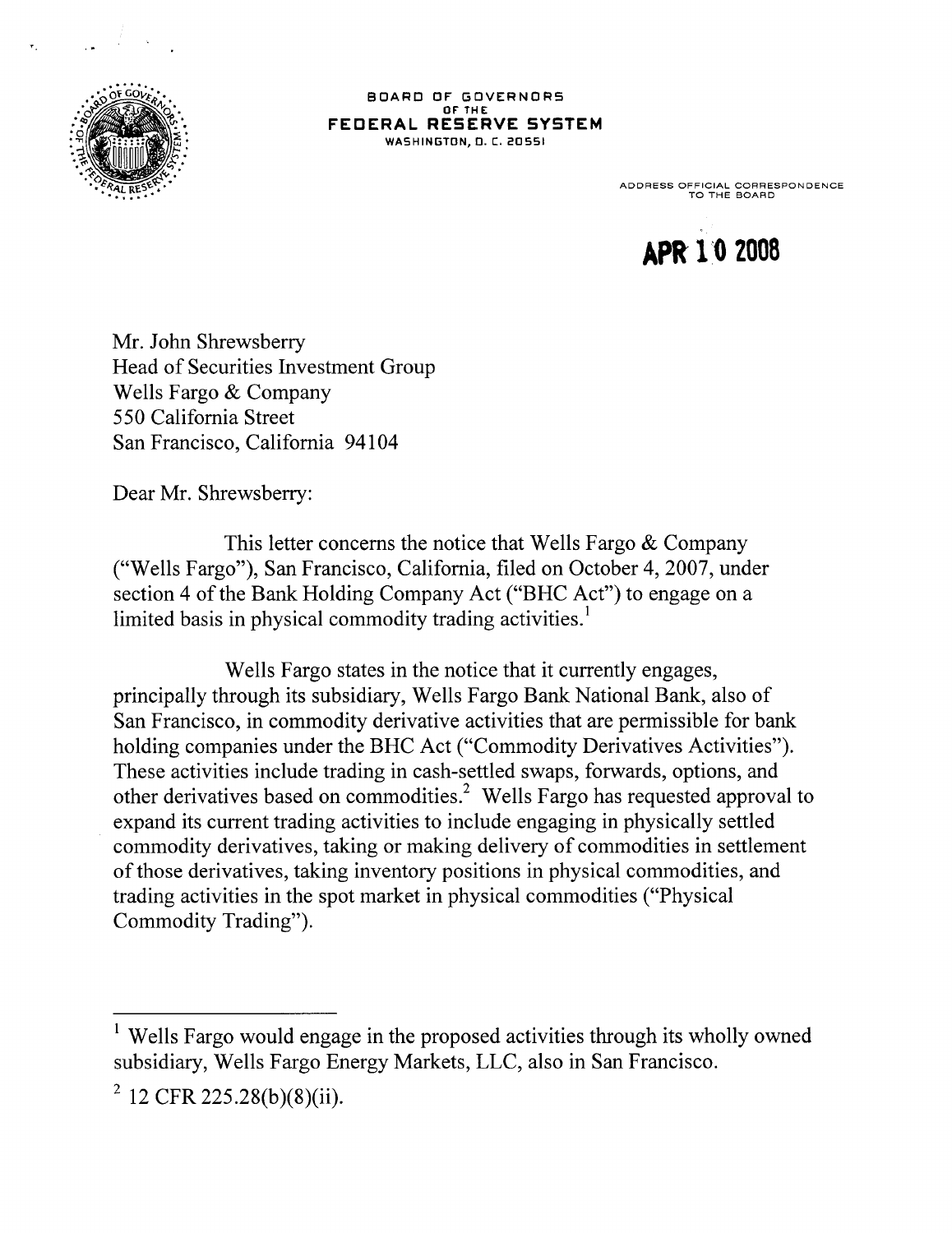The Board has previously determined pursuant to Regulation Y that taking and making delivery of a physical commodity complements the financial activity of engaging regularly as principal in Commodity Derivatives Activities based on that commodity. The Board has delegated to the Director of the Division of Banking Supervision and Regulation ("Director"), with the concurrence of the General Counsel, the authority to approve requests by financial holding companies to engage in Physical Commodity Trading as an activity that is complementary to Commodity Derivatives Activities, if the proposal meets the conditions imposed by the Board when it has approved previous requests to engage in Physical Commodity Trading and does not raise significant legal, policy, or supervisory issues.

In evaluating the risks posed by the proposal, the Director and the General Counsel have considered that Wells Fargo already incurs the price risk of commodities through its Commodity Derivatives Activities. Permitting Wells Fargo to engage in the limited amount and types of Physical Commodity Trading activities described above, within the limits described in the appendix to this letter, would not appear to increase significantly its potential exposure to commodity price risk. To minimize potential increased risks associated with Physical Commodity Trading (including, but not limited to, storage, transportation, legal, and environmental risks), Wells Fargo has committed to the Board that it will not (i) own, operate, or invest in facilities for the extraction, transportation, storage, or distribution of commodities; or (ii) process, refine, store, or otherwise alter a physical commodity itself. Wells Fargo has further committed to the Board that it will limit the aggregate market value of physical commodities that it and any of its subsidiaries hold at any one time to 5 percent of Wells Fargo's tier 1 capital.<sup>4</sup> Wells Fargo also has

4 See the appendix for a list of Wells Fargo's commitments.

The Royal Bank of Scotland Group plc, 94 Federal Reserve Bulletin (2008); Board letters dated August 31, 2007 (BNP Paribas), April 24, 2007, (Bank of America), March 27, 2007 (Credit Suisse Group), September 29, 2006 (Fortis S.A./N.V.), and April 13, 2006 (Wachovia Corporation); Société Générale, 92 Federal Reserve Bulletin C113 (2006); Deutsche Bank AG, 91 Federal Reserve Bulletin C54 (2005); JPMorgan Chase & Co.. 91 Federal Reserve Bulletin C57 (2005); Barclays Bank PLC, 90 Federal Reserve Bulletin 511 (2004); UBS AG, 90 Federal Reserve Bulletin 215 (2004); and Citigroup Inc., 89 Federal Reserve Bulletin 508 (2003).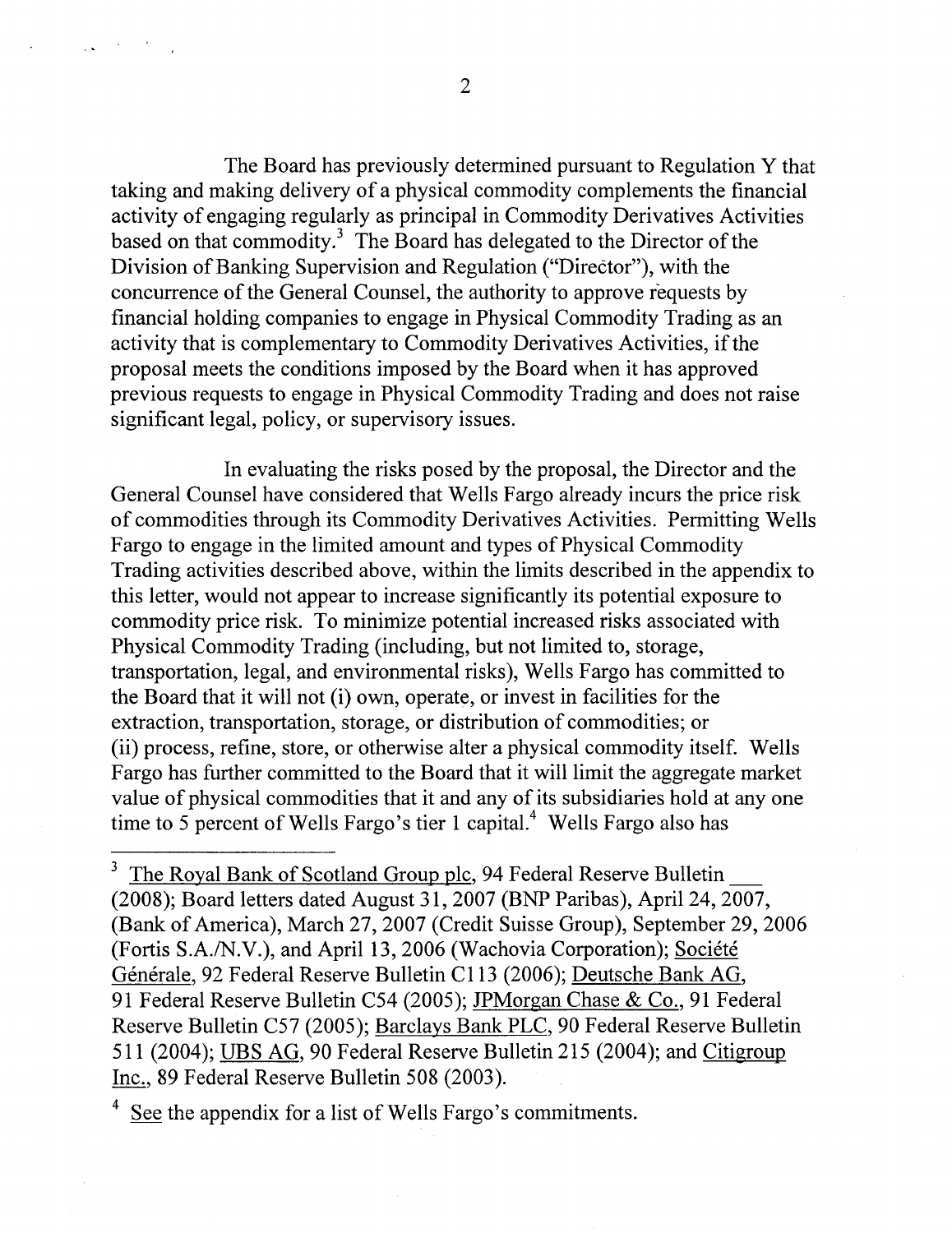3

established and maintained policies and systems for monitoring and controlling the risks associated with Physical Commodity Trading. Going forward, Wells Fargo is expected to continue to maintain effective risk-management policies and systems pertaining to its Physical Commodity Trading. Approval of the proposal would likely benefit Wells Fargo's customers by enhancing its ability to provide efficiently a full range of commodity-related services and improving its understanding of the commodity markets.

Based on the record, including all the commitments made to the Board in connection with the notice and the conditions imposed by the Board in previous cases, the Director, with the concurrence of the General Counsel, has determined that the proposed Physical Commodity Trading activities are complementary to the Commodities Derivatives Activities conducted by Wells Fargo; that the proposal would not appear to pose a substantial risk to Wells Fargo, depository institutions operated by Wells Fargo, or the financial system generally; and that the proposal can reasonably be expected to produce benefits to the public that outweigh any potential adverse effects.

In making these determinations, the Director and the General Counsel relied on all the information, representations, and commitments provided by Wells Fargo to the Board in connection with the notice and, in particular, the commitments set forth in the appendix and the conditions contained in the previous decisions noted above regarding these activities. These commitments and conditions are critical to the determination that Physical Commodity Trading activities would not pose a substantial risk to the safety and soundness of Wells Fargo, other financial institutions, or the financial system generally. These commitments and conditions are deemed to be conditions imposed in writing by the Board in connection with the notice and this approval and, as such, may be enforced in proceedings under applicable law. This determination is also subject to all the conditions set forth in Regulation Y, including those in section 225.7,<sup>5</sup> to the conditions contained in the Board's previous decisions regarding these activities, and to the Board's authority to require modification or termination of the activities of a

 $\mathcal{A}(\mathbf{x}) = \mathcal{A}(\mathbf{x})$  , where  $\mathcal{A}(\mathbf{x})$ 

 $5$  12 CFR 225.7.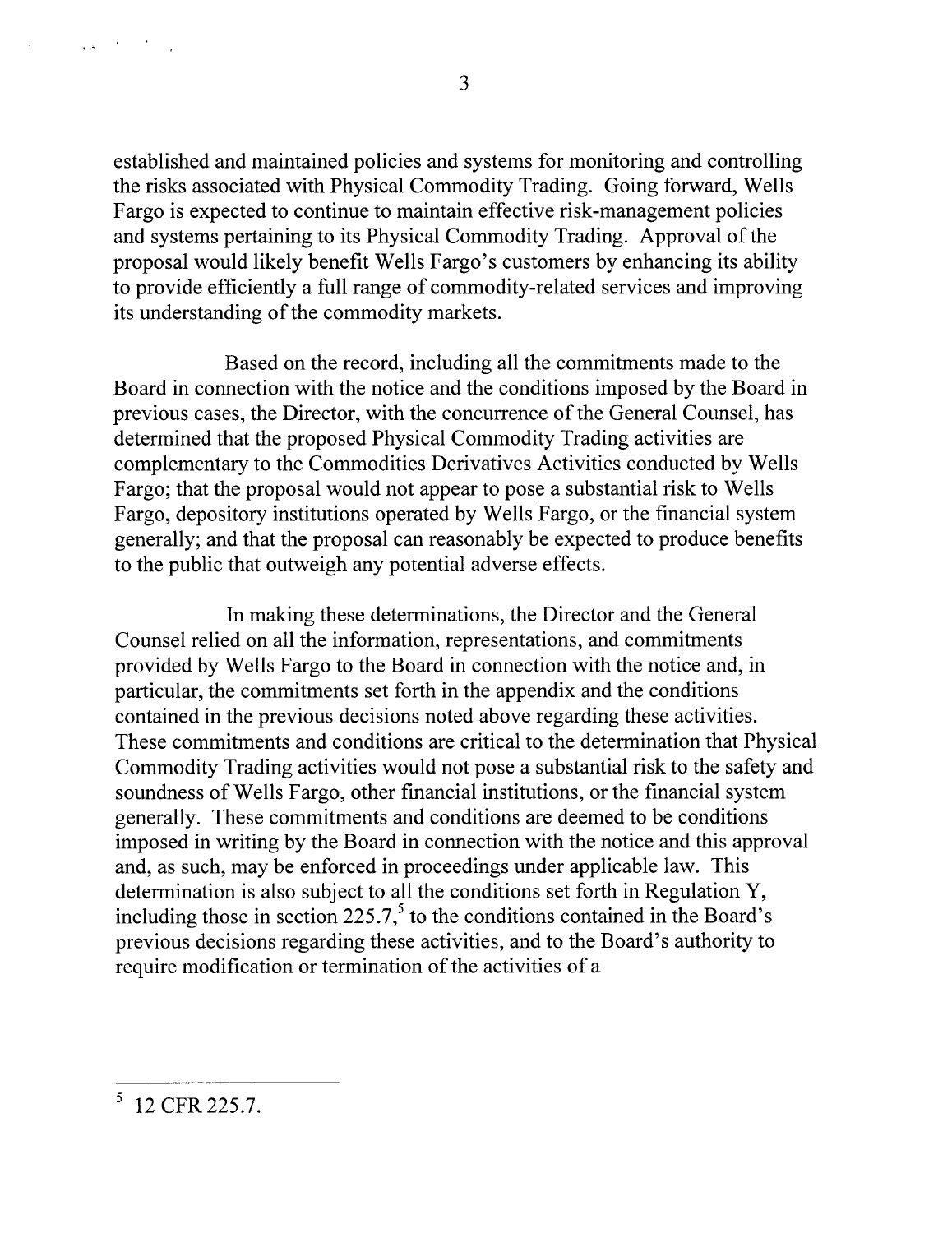bank holding company or any of its subsidiaries as the Board finds necessary to ensure compliance with, or to prevent evasion of, the provisions and purposes of the BHC Act and the Board's regulations and orders issued thereunder.

Sincerely yours, V. Prierson (signed) Robert

Robert de V. Frierson Deputy Secretary of the Board

Attachment

 $\mathcal{L}_{\text{max}}$  and  $\mathcal{L}_{\text{max}}$  . We see Eq.

 $\mathcal{H}_\mathrm{L}$  and  $\mathcal{H}_\mathrm{R}$ 

cc: Federal Reserve Bank of San Francisco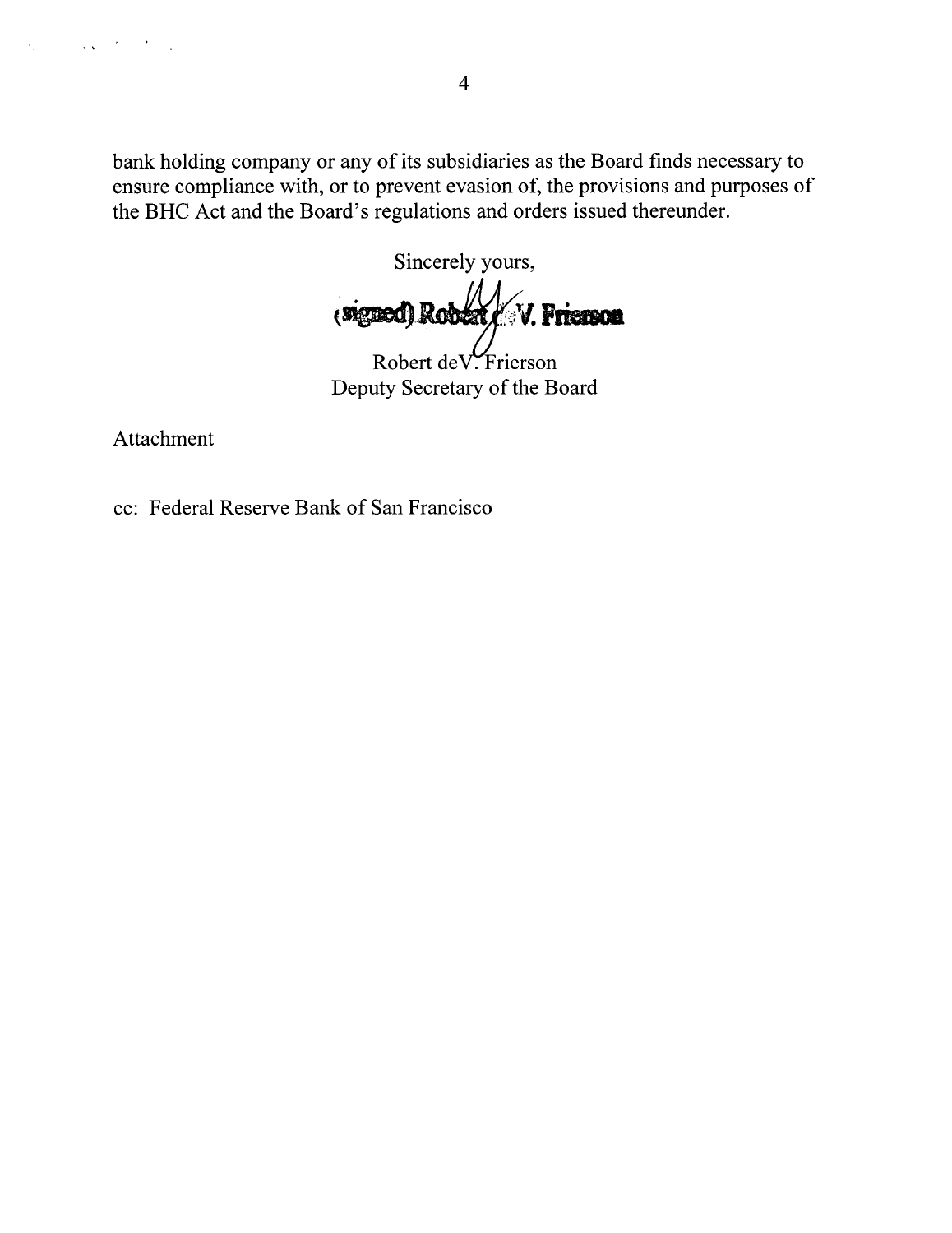## Appendix

## Commitments by Wells Fargo

1. Wells Fargo will limit the aggregate market value of physical commodities that it and any of its subsidiaries hold at any one time as a result of the Physical Commodity Trading to 5 percent of Wells Fargo's consolidated tier 1 capital. Wells Fargo will include in this 5 percent limit the market value of any physical commodities it holds as a result of a failure of reasonable efforts to avoid taking delivery in commodities transactions conducted pursuant to section  $225.28(b)(8)(ii)(B)$  of Regulation Y. In addition, Wells Fargo agrees to notify the Federal Reserve Bank of San Francisco if the aggregate market value of commodities held by it under the approval exceeds 4 percent of Wells Fargo's tier 1 capital.

2. Wells Fargo will take and make physical delivery only of physical commodities (i) for which derivative contracts have been authorized for trading on a U.S. futures exchange by the Commodity Futures Trading Commission ("CFTC"), (ii) as to which the Board has specifically determined that all financial holding companies with Physical Commodity Trading authority may take or make physical delivery, or (iii) as to which Wells Fargo has been informed by the Federal Reserve System that it may take or make physical delivery (collectively, "Approved Commodities").

3. Wells Fargo will not process, refine, or otherwise alter a physical commodity itself. Wells Fargo will contract with a third party for any services it needs in connection with the handling of any commodity. Wells Fargo further commits that it will not contract for the exclusive right to use a facility to alter commodities for any period of time. Consistent with the Physical Commodity Trading authority, Wells Fargo will contract with third parties (i) to alter only an Approved Commodity and (ii) to alter the commodity only into another Approved Commodity.

4. Wells Fargo will not use this authority to own, invest in, or operate facilities for the extraction, transportation, storage, or distribution of commodities and will only use storage and transportation facilities owned and operated by third parties. Wells Fargo will enter into service agreements only with reputable independent third-party facilities.

 $\mathcal{L}(\mathbf{x}) = \mathcal{L}(\mathbf{x})$  , where  $\mathcal{L}(\mathbf{x})$